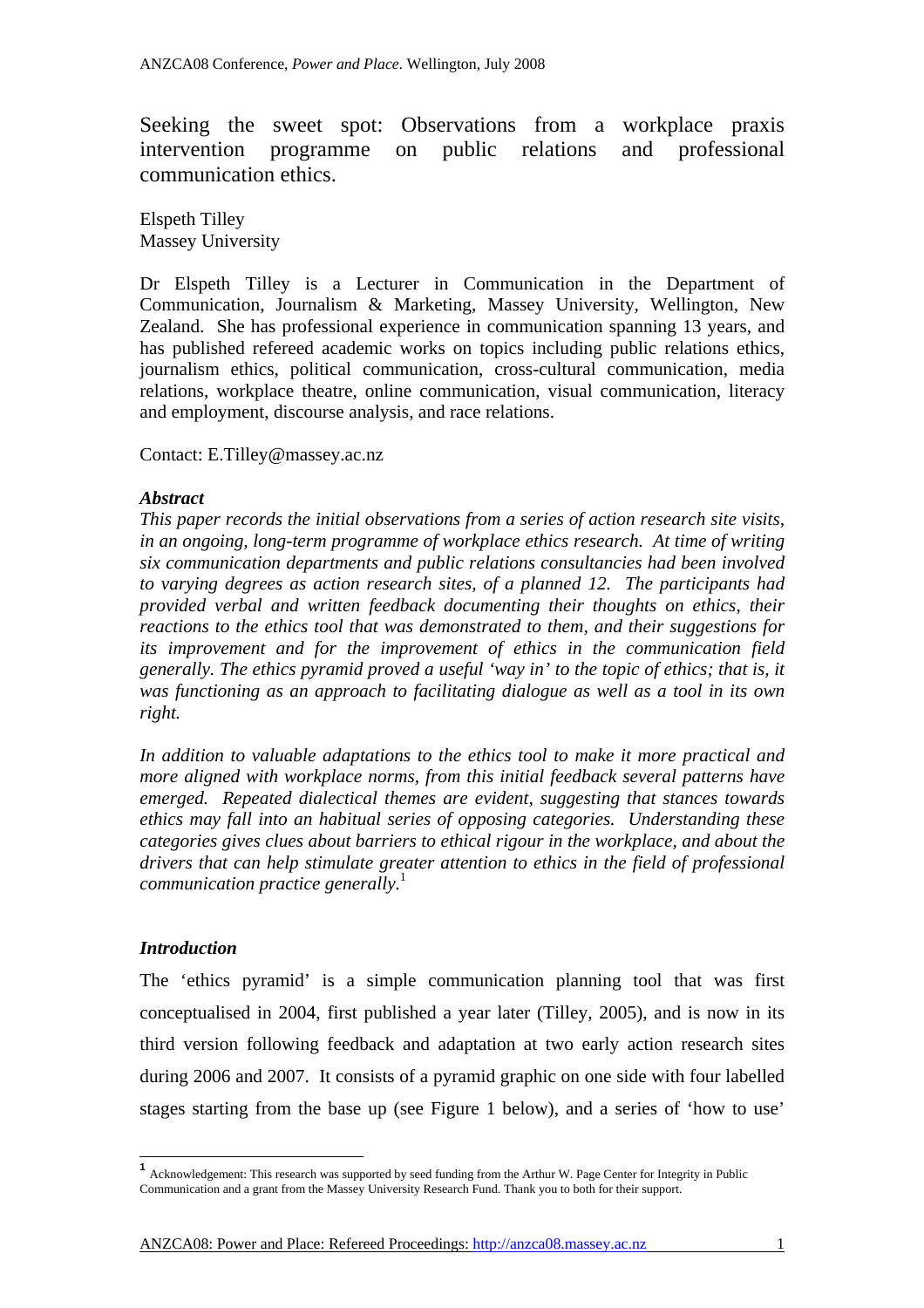suggestions on the other side (see Figure 2). It is gloss-laminated so that it can be written on with a whiteboard marker during planning, then erased to be reused next time.

The development of the pyramid was strongly grounded in the extensive literature on ethics in general and communication ethics in particular but, as a tool, the pyramid focuses on applied ethics. It aims to help practitioners manage that often ambiguous literature (Tilley, 2005) in order to arrive at practical ways to consider what might be good behaviour in a given situation.2

The ethics pyramid is not a system for being ethical. It is, rather, a kind of basic planning grid into which communication practitioners can slot whatever systems for being ethical they agree, with their stakeholders<sup>3</sup>, will guide their actions in a given communication situation, such as a campaign. The pyramid cannot guarantee that ethical action will occur or that the agreed systems will always be followed, but it can prompt practitioners to: think about ethics as something collective rather than impose their individual values; start a discussion with stakeholders about what ethics might mean on this occasion and what values, rules, and outcomes are important; agree some consensus principles or approaches; set targets for ethics; and, perhaps most importantly, measure whether those targets have been achieved so that it is clear which (or whose) values, rules or outcomes the communication ultimately favoured.

The structure of the ethics pyramid is nothing new. In its initial version it resembled, and acknowledged its debt to, Macnamara's (2002) 'Macro Model of Evaluation', a pyramid breaking the typical components of a communication campaign planning process into three steps. In its current version, while it retains the pyramid shape, the pyramid has been broken into four steps, on the advice of practitioner research participants who pointed out that the first level was in fact always two stages in application. It now correlates with the plethora of planning systems – such as Hendrix's (2001) ROPE, an acronym for Research, Objectives, Programming, and

l

<sup>&</sup>lt;sup>2</sup> The communication ethics literature is not revisited in depth in this article as it has been covered in depth elsewhere in connection with the pyramid's development (Tilley, 2005) and in connection with public relations ethics generally (Tilley, 2009 forthcoming).

<sup>&</sup>lt;sup>3</sup> 'Stakeholders' is used here in a broad non-technical sense to mean all parties affected, directly or indirectly, by a particular communication. The term 'publics' may be more appropriate (Mackey, 2006) but as the workplaces involved exclusively used 'stakeholders', this article follows their understanding and application of the term.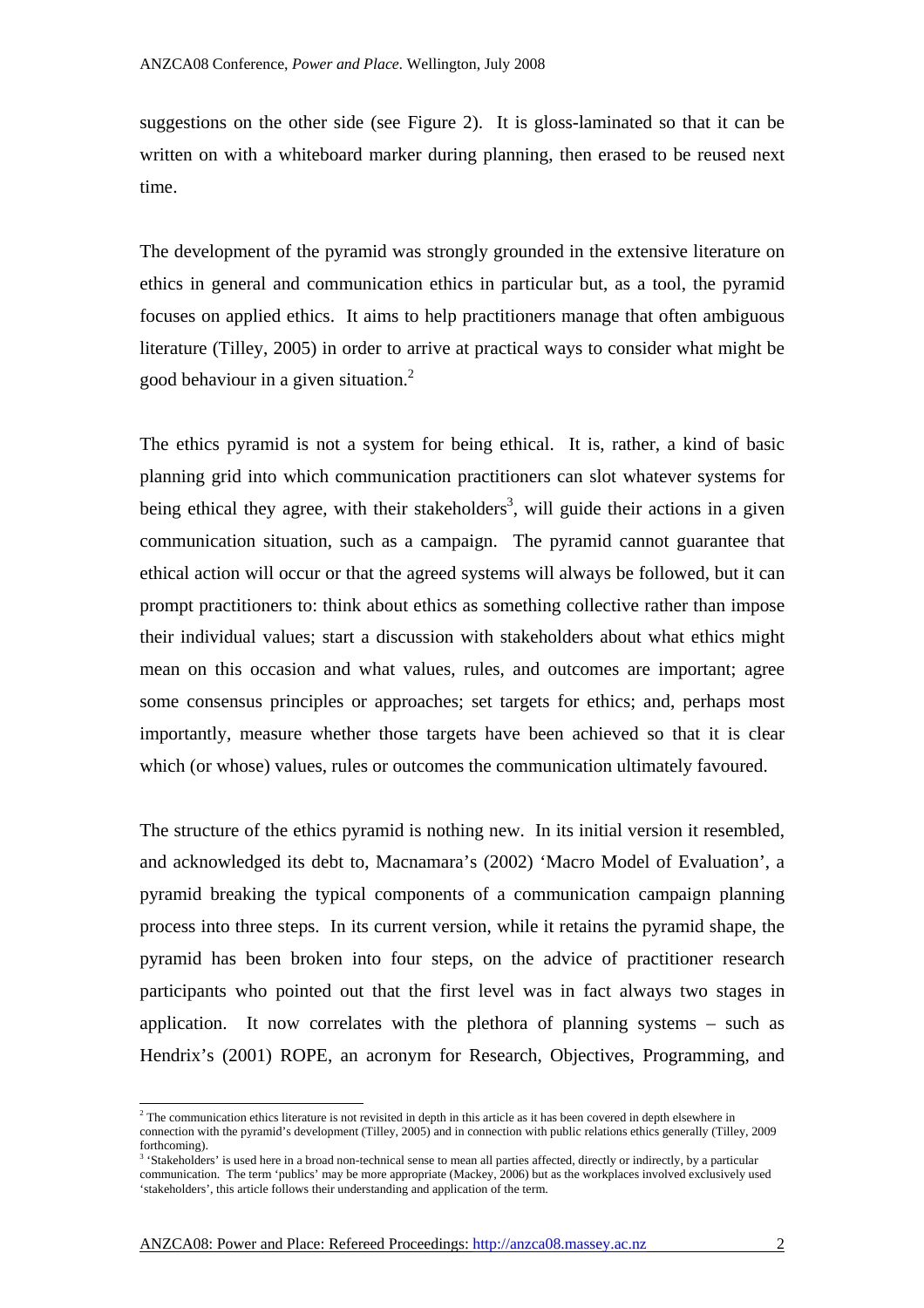Evaluation – that answer Freitag's four strategic planning questions: Where are we now?; Where do we need to get to?; How will we get there?; and How will we know when we've arrived? (Freitag, 1998). At recent site visits this four-step structure has resonated with every practitioner present, suggesting the graphic now reflects the typical structure of the communication planning processes being used in New Zealand workplaces.



#### **Figure 1: Front view of the ethics pyramid**

The pyramid differs from existing planning grids in that it explicitly incorporates ethics into these four standard stages, by asking practitioners to: first research stakeholder ethical expectations; then agree shared objectives for ethics with stakeholders; next think through how their actions and tactics can meet these expectations; and finally check their performance against the agreed standard. The guidelines given on the pyramid itself are deliberately fairly broad and generic – the idea is to prompt a process, rather than prescribe details – although some possible 'examples' are provided. Practitioners have to find how that process relates to their own work and each different communication situation they face. Formative research, for example, can occur through whatever questions are appropriate for the particular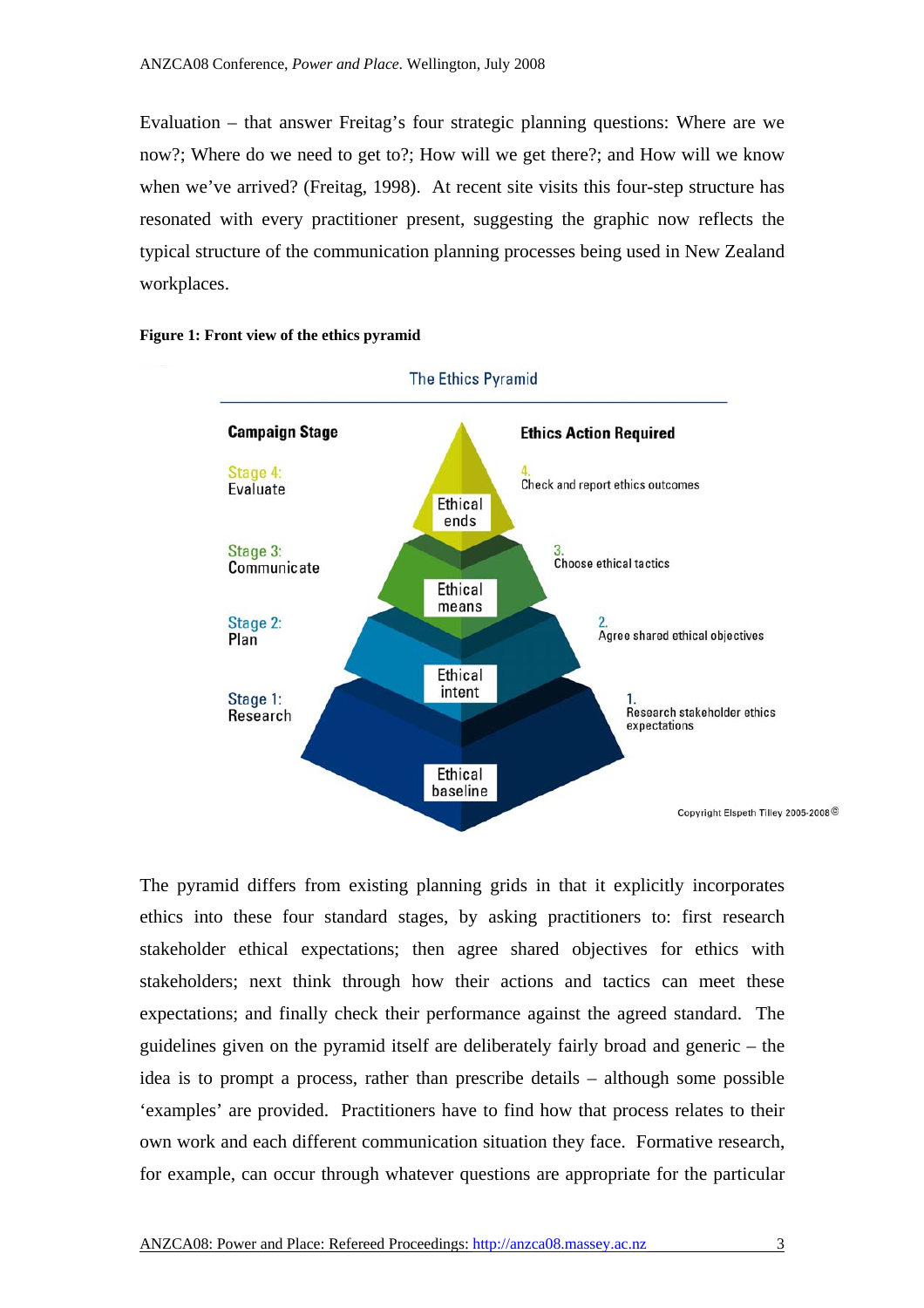context, which might be very basic such as simply 'How ethical do you think we were last time you dealt with us?' (and give a Likert scale for responses) – perhaps appropriate if dealing with an external stakeholder such as customers – ranging through to an incredibly complex question such as 'What does ethics mean to you?' (and collecting qualitative responses for collation, thematic analysis and feedback) – which may be workable if dealing with an internal stakeholder such as staff. Likewise objectives can range from simply aiming to score higher on the Likert scale next time (and I would argue, especially given the data below about the 'scariness' of ethics as a concept, that it is better to have even an undefined approach to being more ethical than none at all – often what is needed is successful implementation of a 'baby step' to make ethics seem manageable before more complexity can be introduced), to aiming to organically develop a comprehensive corporate code of conduct or social responsibility policy and assess its impact. A range of sample questions is given on the reverse of the pyramid (Figure 2).

#### **Figure 2: The flip view of the ethics pyramid – prompts for setting objectives**

#### **Ethical Principles: Some Prompts For Setting Objectives**



#### Q: What ethical virtues do I personally or do we as a team want to embody?

A: Virtues to choose from: Aristotle's mean (what is reasonable), mum test (what will make others proud), publicity test (what I'd be happy to see on the front page of the newspaper), pride test (what I would be proud to claim as my work), fairness (what I think is fair to all parties), honesty (what I think is ethical transparency).

- To help choose your virtues you may wish to have an ethics brainstorm, personal ethical reflection session, consult expert counsel, or undertake reading in
- When you have chosen virtues, express them as measurable objectives:

Sample Objective: To score 80% or higher, on an anonymous survey, from every member of the PR team in answer to the question "How proud are you of the work you have done throughout this campaign?

#### Q: What rules will we adhere to?

- A: Rules to choose from: Laws, codes (corporate conduct, professional ethics), ethics checklists (Kidder, propaganda index, Bok).
- To help choose your applicable rules, you may need to consult legal advisors or your organisation's ethics officer or refer to your professional body. When you have chosen a rule, express it as a measurable objective

Sample Objective: To score 90% or higher, on an anonymous survey, from every member of the PR team in answer to the question "How well do you feel [insert<br>specific campaign tactic] complied with the code of ethics of the P

#### Q: What ethical outcomes do we want this campaign to achieve?

A: Outcomes to choose from: Universalisability, reversibility, benefit/harm, SOCS, Rawls' original position, TARES, Potter Box, fairness (what all parties think is<br>fair to them), honesty (what all parties think is transpar

. To help choose ethical outcomes, you will first need to consult with both the client and the publics who are targeted with the campaign. Benchmark research .<br>vill need to ascertain what these stakeholders want to see in terms of ethics, and set objectives accordingly.

Sample Objective: To score 80% or higher, on anonymous surveys, from our client and the publics communicated with during the campaign, in answer to the<br>questions "How ethical was this campaign?" and "How ethical was our co

See http://praxis.massey.ac.nz/ethics\_pyramid.html for more suggestions and further information.

None of these questions is a perfect 'catch-all', but nor are they intended to be. The nature of exactly what questions are asked about ethics in the research phase is less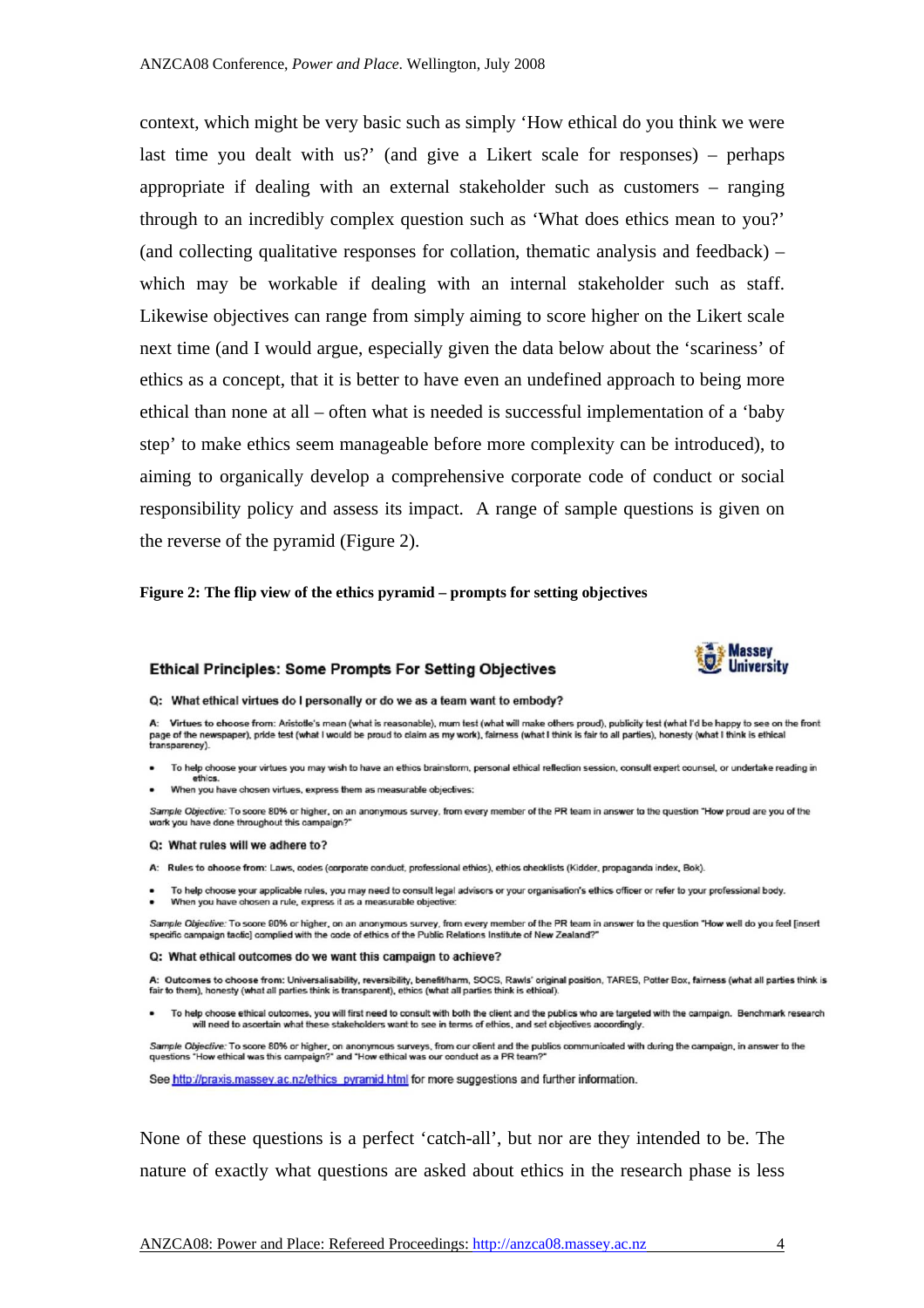important than that they are asked, and that then some measurement is enacted to ensure that having been asked, they are acted upon. The process of asking stakeholders for their views about ethics and evaluating the organisation's responsiveness to those views is itself providing an ethics of inclusion. This is the ethics envisaged by Botan, when he talks about organisations and their stakeholders "interpreting the world together" (1993, p.71) rather than organisations imposing their reality on stakeholders, and by Grunig (2006, p.165), when he talks about "bring[ing] the voices of publics into the decision-making process". Grunig is referring mainly to operational decision-making – yet he acknowledges that the voices of publics also need to be brought into the decision-making process with regard to less tangible decisions, such as what is ethical. This is particularly important for organisations engaged in global or cross-cultural communication, where understandings of what is ethical might be so different as to be "culturally incompatible" (Shuter, 2003, p.450), but morals and values are so personal as to suggest that there is *always* potential for divergent understandings of what is ethical (Boynton, 2003). The pyramid cannot (and arguably should not) eliminate such divergence, in fact it encourages it, but it can foreground it, track it, measure it, and report it, so that both organisations and stakeholders have a better understanding of what was meant by 'ethical behaviour' in any given situation.

This, then, was the tool that this research took into busy communication workplaces and asked practitioners to 'try out' over a period of weeks. A tool both very simple, and at the same time with the potential to be very complicated, depending how deeply practitioners chose to investigate what is meant by being 'ethical' both for themselves and for their stakeholders.

# *Methodology*

This study follows an action research methodology, that is, the research is envisaged as an ongoing collaboration between researcher and participants (Greenwood & Levin, 2005). Feedback is performed through a loop, in which recommendations made by participants are considered and acted upon to make adaptations to the ethics tool, and to the process of the research itself, and these adaptations are returned to the same research site, or enacted at the next, for further testing. The researcher is not the 'expert' telling people how to be ethical; the researcher is a facilitator who shares and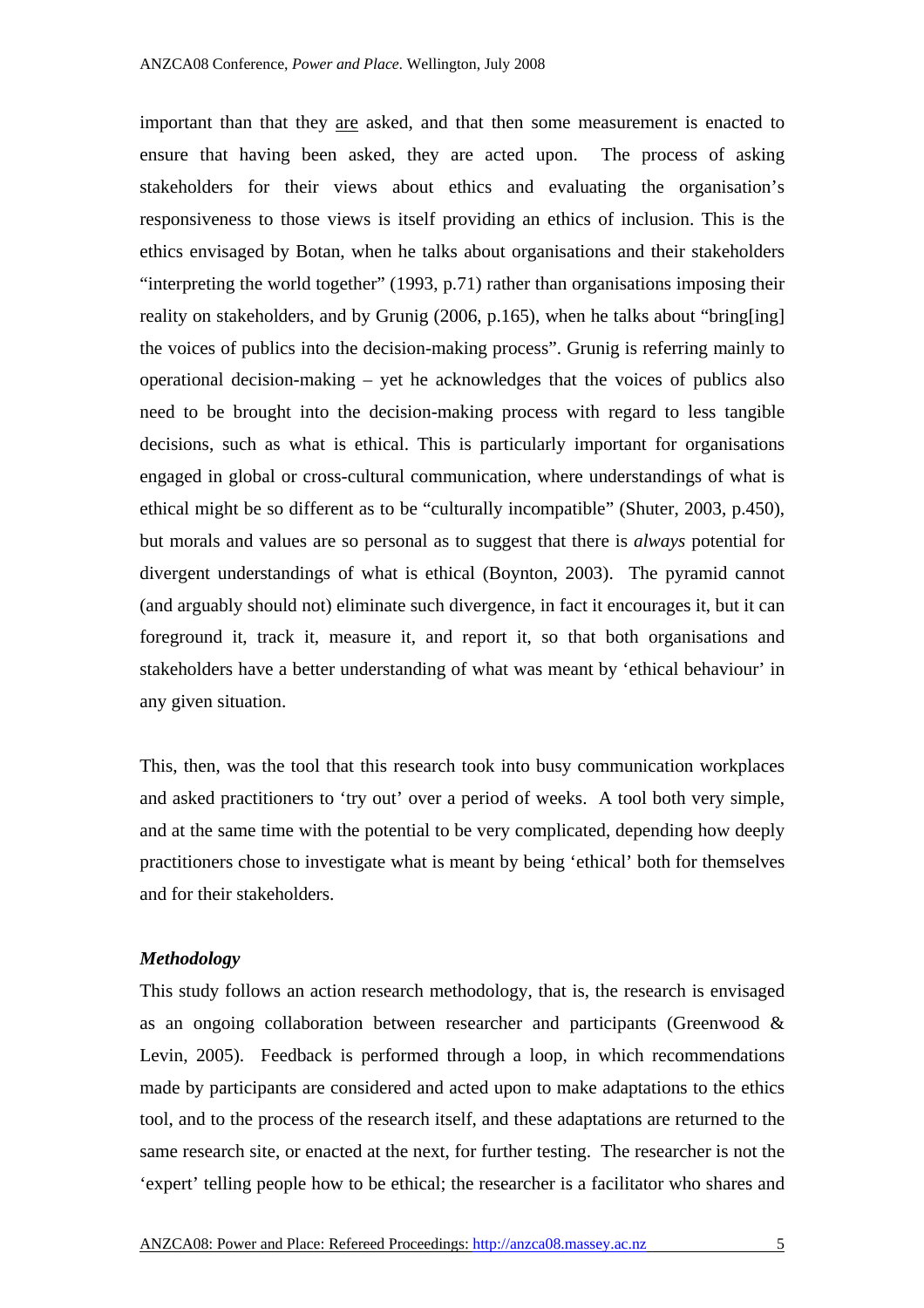engages and exchanges views in a joint learning experience with the participants (Adler, Shani, & Styhre, 2004). Specifically, this action research was in the nature of a 'praxis intervention' (Madhu, 2005), that is, an exchange in which different theoretical and philosophical approaches are discussed, compared and applied to lived situations so that all parties might start to see some of their own ideological assumptions and become more aware of the various frameworks (cultural, spiritual, and other) through which they have come to their default understandings of what is 'ethical'. Praxis intervention aims to stimulate a kind of mindful self-awareness in both 'researcher' and 'researched' (while also undermining the traditional distinctions between those roles), unsettling all parties' prior assumptions and norms by making those norms articulated and observable for comparison (Giddens, 1984; Bourdieu, 1993).

Within this methodology, various methods were employed, including: participant observation and fieldnotes; semi-structured workshops; printed surveys with both quantitative and qualitative questions; taped one-to-one interviews; taped focus groups; and email discussion. Each site initially received a workshop visit in which the ethics pyramid was demonstrated. The workshop includes an overview of different approaches to ethics (such as virtue ethics, deontology, and consequentialism) and often also a working-through of a challenge facing the participants, by using the different approaches to show that often different conclusions are reached as to what is ethical depending what approach is taken. After the workshop, a survey is completed, and a discussion session is taped. Tapes are later transcribed and the transcriptions analysed using qualitative analysis software. Over subsequent weeks, if individual participants choose to make contact, which some in most workplaces do, the conversation is continued via email or telephone. A return visit is also offered, to gather repeat survey and focus group data, and a later phase of the research will report on these follow-up findings.

## *The participants*

The first six action research sites discussed in this paper include the communication divisions of one government department and one State Owned Enterprise, one communication consultancy in Wellington, and two communication consultancies in Auckland. Other sites that have been visited are not discussed here because research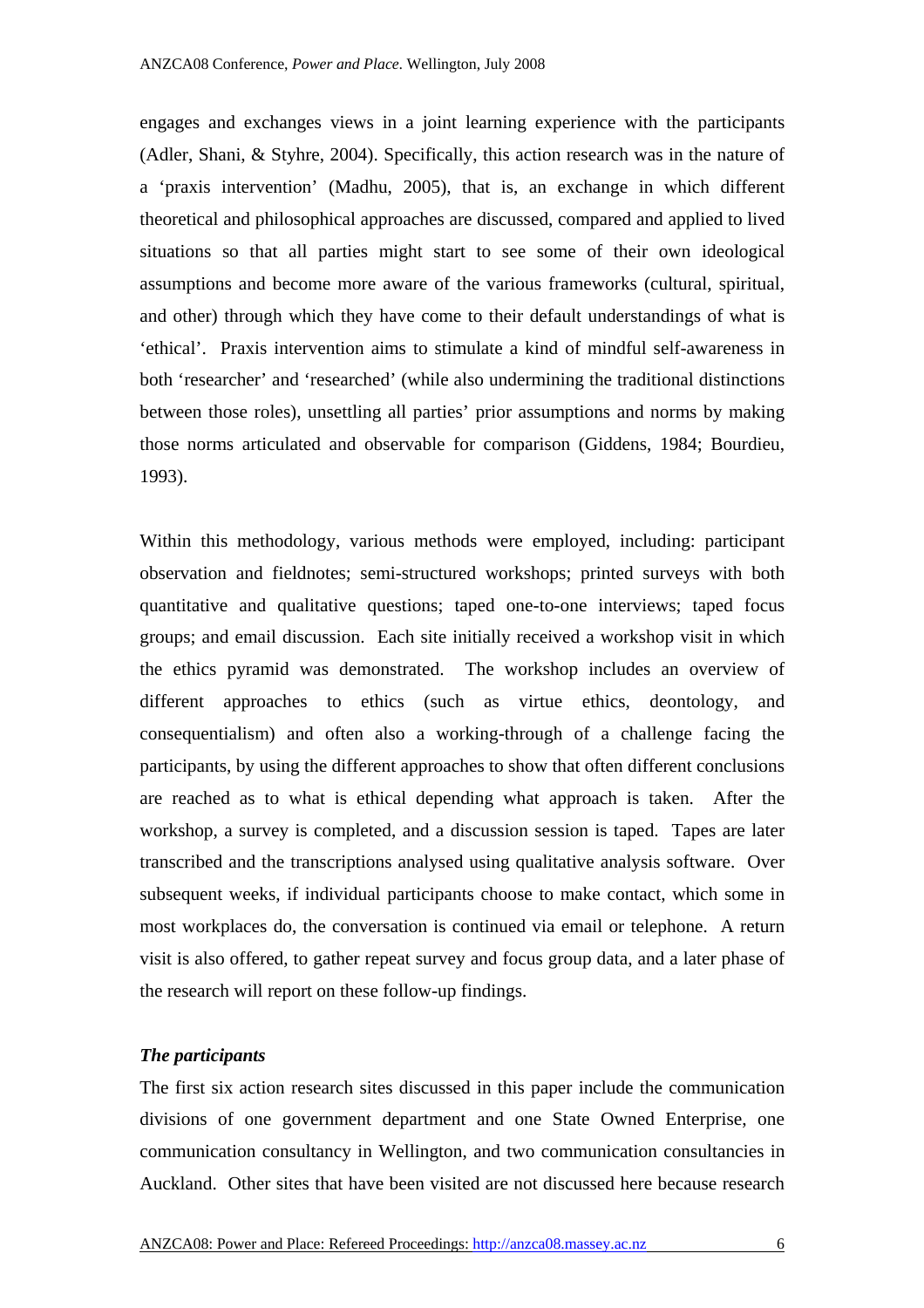is ongoing or did not progress beyond an initial visit, as all sites have the option as to their degree of involvement (at time of writing ongoing sites include a further two consultancies in Auckland and three in Wellington, and a national membership organisation). At the six sites discussed here, a total of 42 communications staff, ranging from a majority of senior executives with responsibility for overseeing accounts and managing projects, to a handful of relatively new or junior staff, directly participated in the research. Many other staff in those workplaces also received materials and information, and held discussions with colleagues, but were not directly involved in data collection. The direct participants have provided written survey data, taped interviews, tape-recorded verbal discussion, email feedback, and at some sites where the research is more advanced, have participated in follow-up focus groups after using the pyramid in their workplace. Interestingly, although all participants are offered the opportunity to participate anonymously in a secure private online discussion forum, none have done so, preferring one-to-one email and phone discussion. All participants have given written permission for their feedback to be used and published on condition neither individuals nor workplaces are identified – although some workplaces stated that they would be happy to be identified I have not done so.

### *Limitations*

A key limitation of the study is that the participants are a small self-selected group. Recruitment was through advertisements in the Public Relations Institute of New Zealand newsletter – which will catch the attention primarily of members of that professional organisation, who may by definition therefore already have a heightened interest in issues of professionalism, such as ethics – and through an invitation email to a range of practitioners selected by region. Those who choose to respond to such invitations may not reflect industry norms. Nonetheless, the research is designed to be in-depth and intensive, getting to the nitty-gritty of what makes ethics tick on a day-to-day basis for particular workplaces, rather than offering a comprehensive and representative picture of the communication profession. The themes in responses, despite the diversity of workplaces in size and type of work, suggest the data remain a valid resource for developing better ways to prioritise communication ethics in general.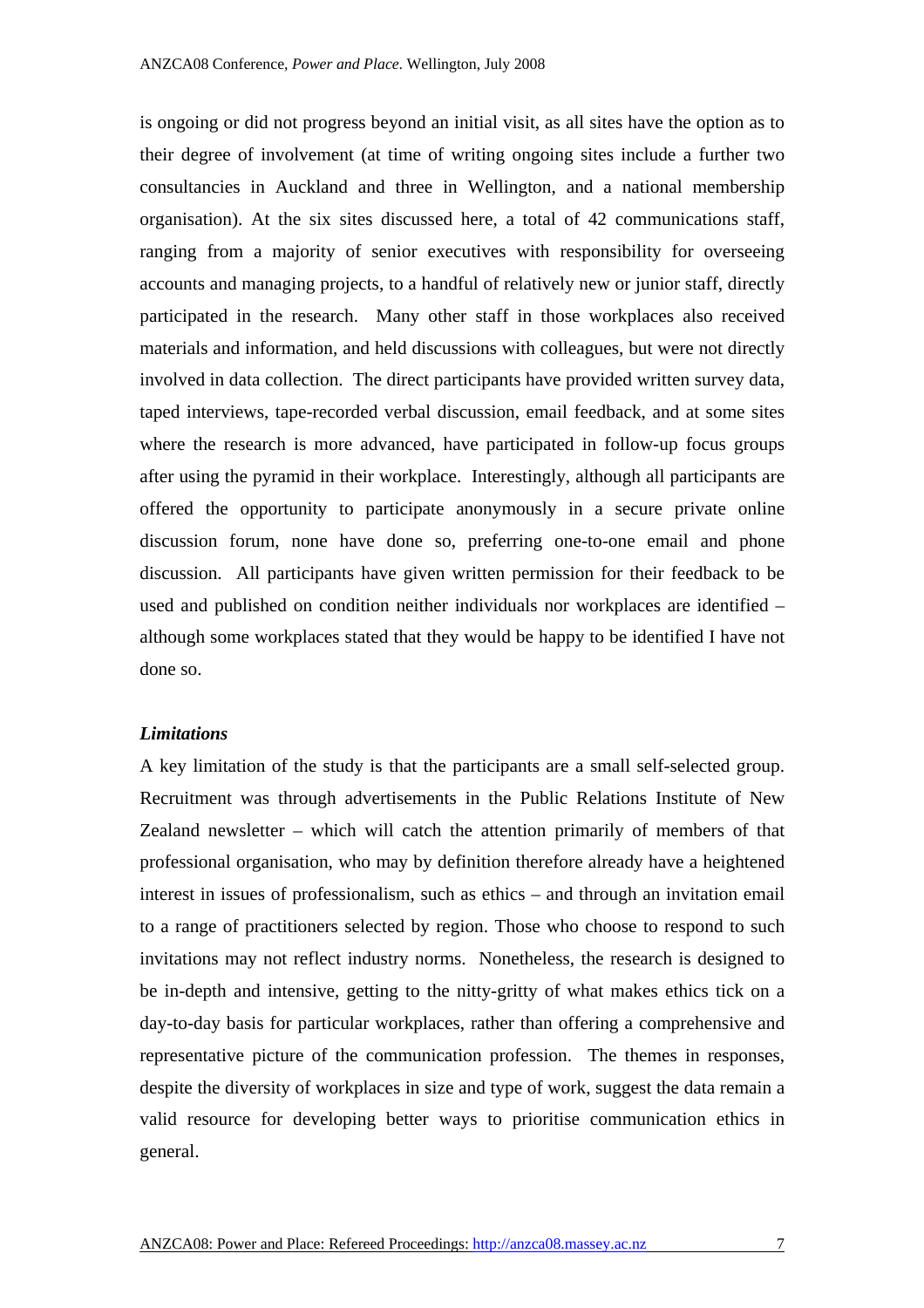### *Findings*

These preliminary findings are reported here in a fairly general sense, giving an overview of the trends and issues emerging in the data as a complete set to date. For clarity the qualitative responses are presented clustered around the four questions asked on the printed survey where they are relevant to those, with additional qualitative issues addressed below. Even though more sites will follow, some clear patterns are already evident across the data corpus, with the same kinds of issues raised repeatedly and some distinct themes emerging. As is usual in action research, the next phase of the research will feed back these findings into the research loop, perhaps taking these themes as a starting point in discussions with the next workplaces, so that the research can keep moving on from discovering problems to finding and testing solutions, as it has already done with several issues (see adaptations, below).

The survey research began with a question designed to gauge general levels of concern about communication ethics – is more focus needed on ethics in the public relations/communication industry? A Likert scale offered responses from 1 (not at all) to 5 (extremely). The mean response (n=42) was 4.15, just above 'moderately'. The respondents see a definite need for more attention to ethics.

The next question asked whether respondents anticipated using the ethics pyramid in their work, again with a 5-point Likert scale ranging from 1 (never) to 5 (all the time). This time, the mean was much lower – at 2.87 hovering above 'occasionally' but not quite at 'sometimes'. Anticipation of the ethics pyramid as a solution did not match levels of concern about ethics as a problem.

The next question sought information about the main barriers to using the ethics pyramid. It offered both a series of options for selection, and an open box for qualitative responses. The overview below is drawn from both the qualitative and quantitative survey data, as well as transcribed discussion and focus group data relating to barriers.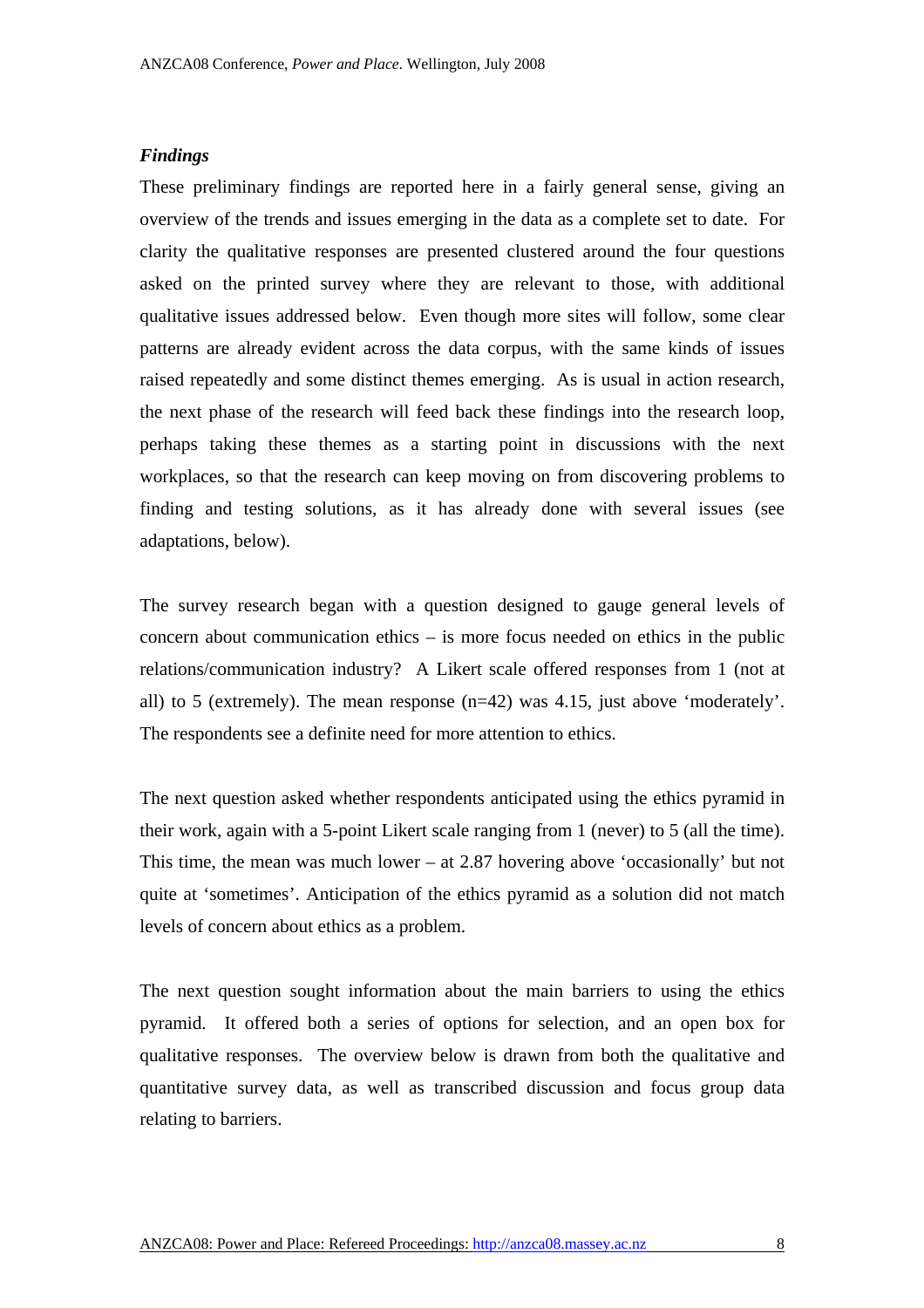#### *Barriers*

The number one barrier identified by survey respondents was time. It was selected more than twice as often as the next most frequent barrier, which was that clients may not see a need for using an ethics tool. One respondent commented: "[It] makes sense but there are limitations in NZ – time, funds, client re-education, etc." Another commented that a key barrier was "Explaining the need without making the client feel under scrutiny/defensive".

Qualitative data supported the concern about clients: a repeated barrier mentioned by several consultancies was "This is not relevant for many clients". Focus group comments suggested some clients would embrace it, but for others it simply was not considered to be in the realm of the kinds of services they were seeking, such as marketing communication support for a broader existing advertising campaign, event management for a product launch, etc. For these clients it would be "too far out of left field" to even suggest. The word 'ethics' itself was also seen to be a barrier to communicating with clients about the pyramid. Ethnographic observations suggested that workplace discussions that started with 'ethics' often seem to be starting off in the realm of the unfamiliar for practitioners and could quickly lead to glazed eyes and stifled yawns – even the word 'ethics' itself is somehow off-putting. Several practitioners asked if it could not be "called something else, something other than ethics" and one said just the word ethics was "scary"– although at least one of these was happier with the name by the end of the first visit, when she felt, after discussion, that she could now see ethics as an umbrella term for a range of things such as values, integrity, striving for excellence, etc.

Respondents pointed out on several occasions that there were differences between Auckland and Wellington in terms of the numbers of clients for whom investing time in ethics measurement might be seen as relevant, with Wellington consultancies seen as more likely to be doing government or social marketing work, and Auckland consultancies more focused on commercial clients. Those clients seeking strategic advice may be more likely to see it as relevant, and it was seen as particularly relevant for government clients: "It could be built into our performance agreement with the minister." One respondent said it was "particularly beneficial for work with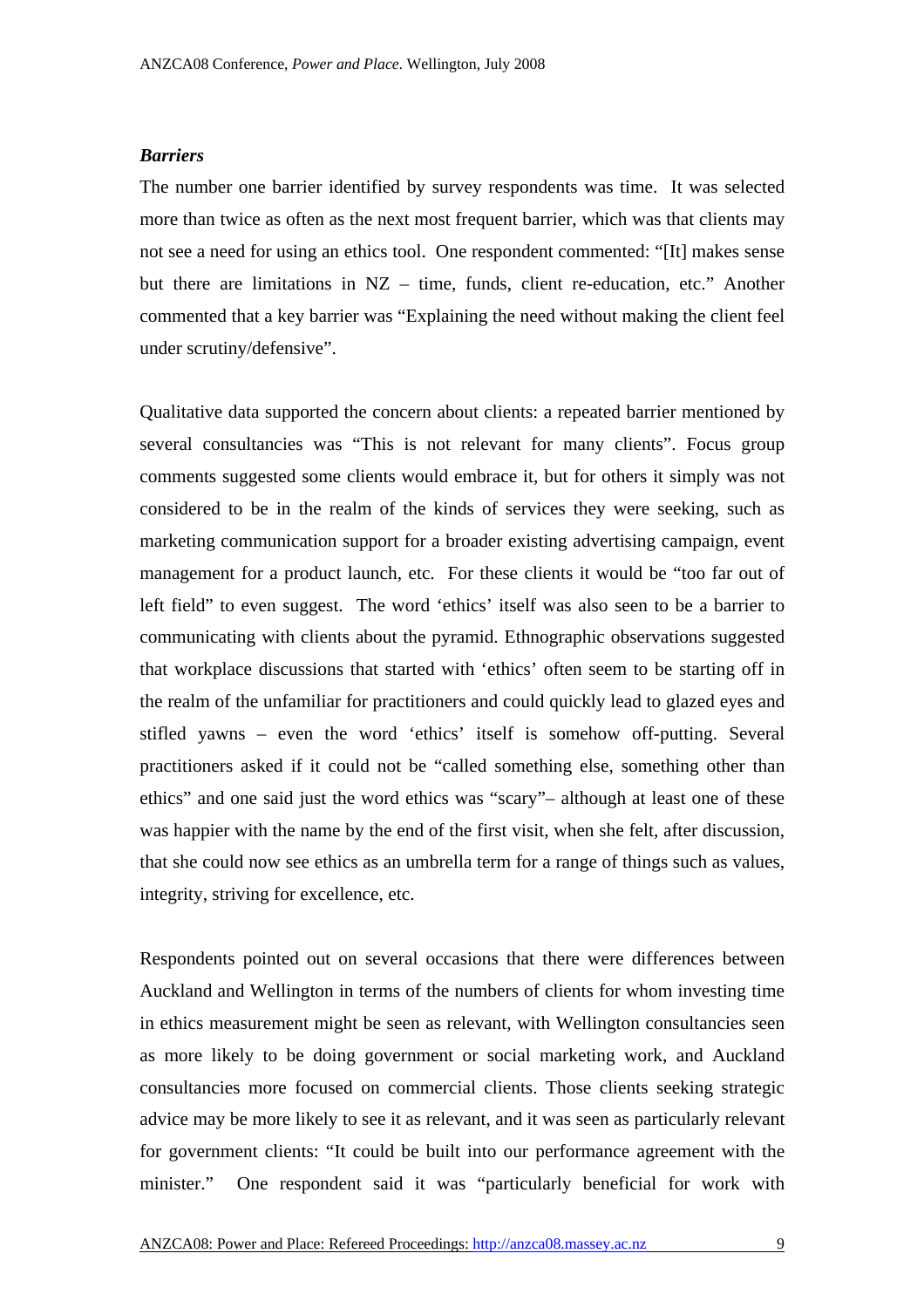government departments to counter allegations of wasted taxpayer money on 'spin'"; another at a different site said almost the same thing: "the government sector is having to defend their comms spend and justify it in the face of stories about 'spin', so this could be relevant there".

The next most frequently selected 'barrier' option on the survey was "Not needed – ethics covered at present". The contradiction between the prevalence of this answer, and the initial answer which indicated a widespread belief that the profession needs to focus more on ethics, could perhaps be explained by a kind of 'not me' syndrome (Zimbardo, Ebbesen, & Maslach, 1977) in which respondents believe that their own behaviour is not influenced by a prevalent context – that they are an exception to the norm. Many of the comments made during discussion supported this interpretation, suggesting respondents saw their own workplace as ethical, with others in the industry responsible for any problems: "[It would be] hard to focus on ethics as a standalone – [I] think it's inherent in what we do." Some blame-shifting onto the media was also a reoccurring feature of discussion: "It's not PR that needs the ethics pyramid, it's journalists." Sometimes the extent of a 'we don't have a problem with ethics' response was modified even during the course of a respondent's own discussion of the issues, for example this response illustrates changing thinking processes:

> I was trying to think of examples where I've been uncomfortable from an ethical perspective and I couldn't really. I could think of examples with clients who were heading in the wrong direction and when you help them out and when they were grateful for the help is really more the situation. But the thing that occurred to me was what I haven't got covered in that is how the audience feel. So I know how I feel and I know how the clients feel, but what we don't know is whether our audience feels that they've been dealt with explicitly – and that's ethically – and that's the tricky bit. That's the bit that you need to [start considering]…

There was also on more than one occasion during discussions a clear split in the kinds of 'not me' responses offered by managerial and non-managerial staff. Managers tended to make positive statements of pride in the ethical nature of their own work and be quite enthusiastic about what was being achieved. Non-managers were often more cynical, suggesting that even though they too were personally being ethical at this point in time, unethical practice was rife elsewhere to the extent that they had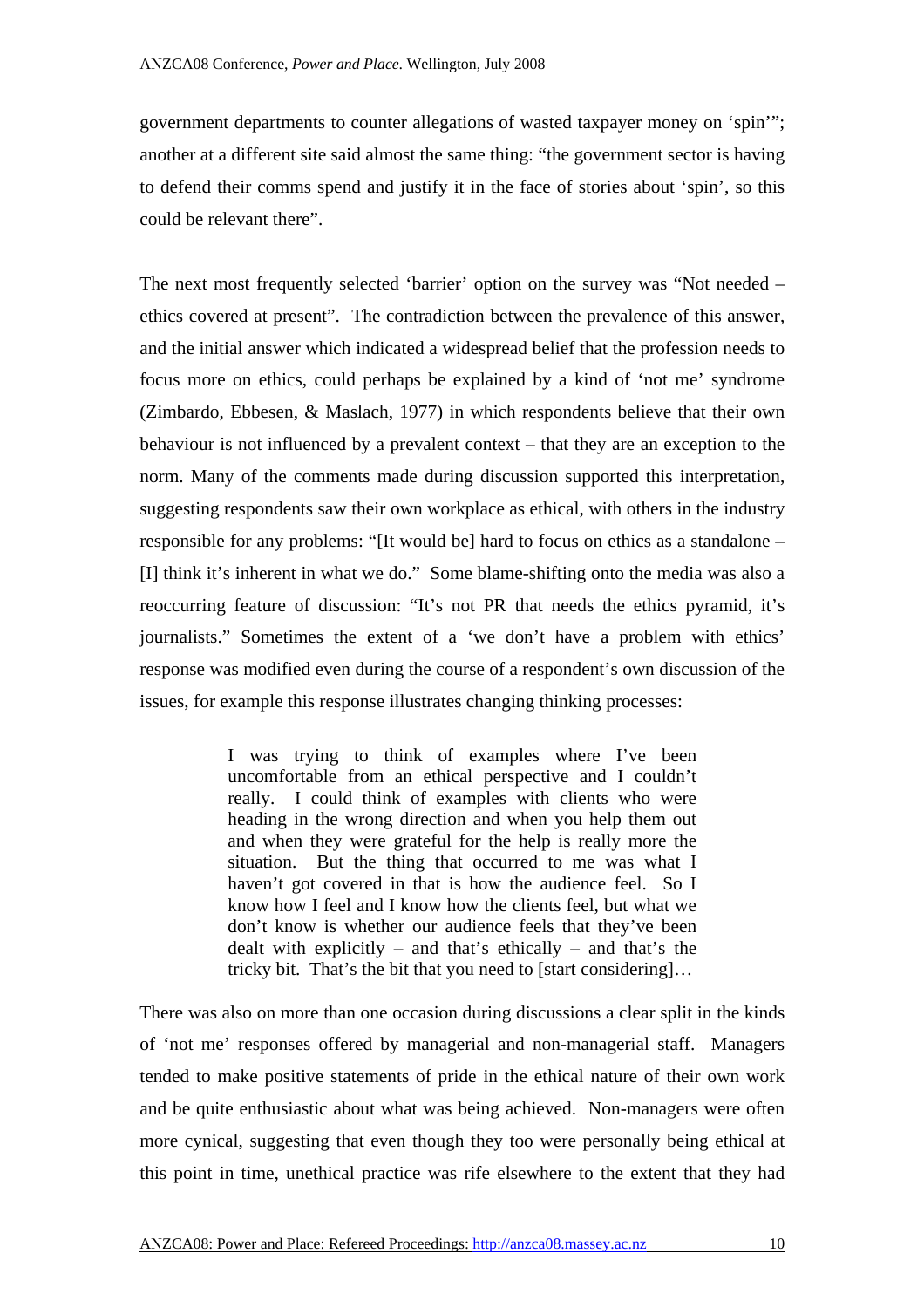very little pride in their profession. Two managers made very similar comments conveying shock – "I had no idea you felt that way" – in response to somewhat despondent suggestions by members of their staff that there was little hope for the ethics of the profession as a whole, because there is always something slightly inherently unethical about some aspects of public relations work, even if those aspects were not performed by their current workplace. "There will always be people willing to do the horridness," one said. The managers seemed quite taken aback that their own enthusiastic vision of communication practice as mostly a force for good was not necessarily shared even by their own staff – perhaps sensing that for these employees the 'not me' defence may not be sufficient to sustain long-term job satisfaction.

There may be some validity in the 'not me' response, given the self-selected nature of the sample provided workplaces with a proactive interest in ethical issues who were likely at the forefront of industry practice in the area. However, all of the workplaces acknowledged that there was room for ethics to become more explicit in their daily practice. The key to motivating action in that direction seemed always to be to help the groups find some sort of consensus middle ground between excessive optimism about what was already occurring and excessive cynicism about what was possible. I came to feel that it was often the case that the 'success' of a workplace session – measured by my own target for success, which was that the pyramid would be used again after I left – was tied up with my own abilities (or lack thereof) on a particular day to facilitate that 'sweet spot' between the extremes of the dialectical views.

### *Problems with the tool itself, and/or with my communication about it*

Another option selected several times in the 'barriers' survey question was 'Not a practical tool'. Qualitative data gave some insights into the reasons behind these selections. Criticisms of the ethics pyramid tended to fall into two dichotomous camps: one set of criticisms suggested that it was too easy or simplified to work for something as complicated and multivalent as ethics – "attempting to create tangibles out of an intangible topic means the true nature of ethics may be distorted" – and another set of criticisms suggested it was too complicated to use: "Practicality at work is an issue" and "I think that the idea is great – but could be displayed/communicated better". When these concerns about oversimplification versus excessive complexity were identified at early sites, and talked through with participants, I developed some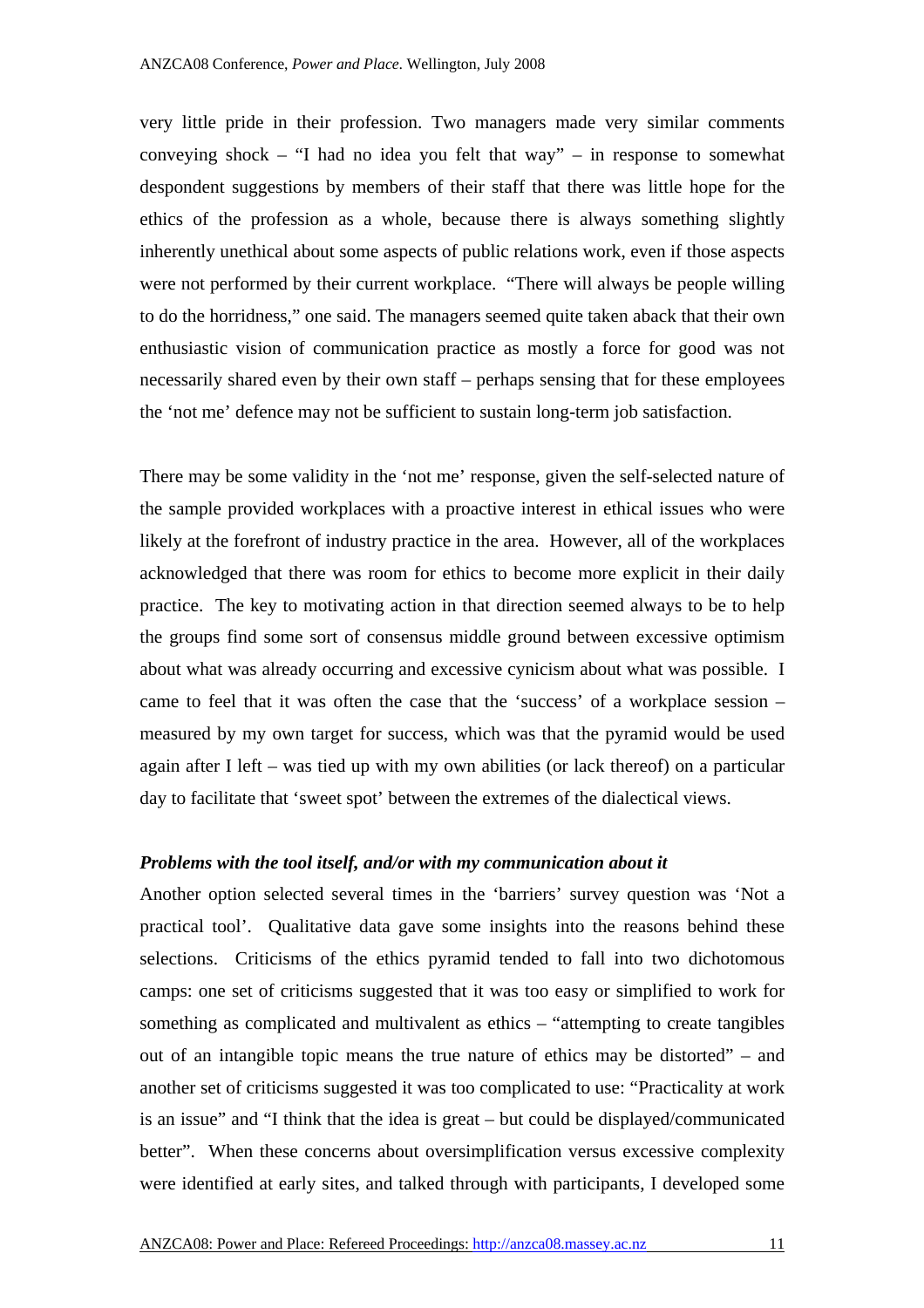communication strategies that reduced the reoccurrence of this response on subsequent surveys. The primary strategy was to acknowledge, as I did at the beginning of this paper, that the ethics pyramid is not a tool for ethical guidance: rather, it is a process system ('filing cabinet') for managing and incorporating approaches to ethics. Its structure will always be simple, but its content can be as simple or as complicated as needed. Again, I found that if I was able to make my own presentation hit a middle ground between excessive simplification and excessive complexity, the concerns were largely alleviated.

#### *Adaptations*

The qualitative data also revealed some specific details that early respondents disliked about the pyramid. Some of these comments were excellent prompts for improvements to the design, but others indicated that distraction by details might be a barrier in itself. At the first two sites, I was asked why, if I wanted the pyramid to be 'non-scary' and user-friendly, it was bright red, which connoted 'danger' and 'stop' (it was then changed to blue/green). I was also asked why it had three sections, which was considered illogical (Macnamara reports receiving the same comments about his first pyramid prototype, 2002), and I was told that the first step was too "messy" (it was then changed to four sections and the first step split into two parts). These adaptations worked well for subsequent sites, with no further comments on these issues, and some very positive feedback about the four steps. Two new questions then arose, however: 'Why is it a pyramid?' and; 'Why does it go from the bottom up when we read from the top down?' These latter two are valid criticisms of the design, which evolved that way for historical reasons because of its origin in Macnamara's work, but they were the only comments made on these respondents' feedback forms, which suggested that their focus on the design meant little time left to engage with the principles of the ethical process. However, as with all other feedback, these comments will be considered in the pyramid's next incarnation.

## *Helpful features*

The final question on the survey asked respondents 'What are the most helpful features, if any, of the ethics pyramid?' There were many more responses to this question than to the barriers question, which was notable given verbal discussion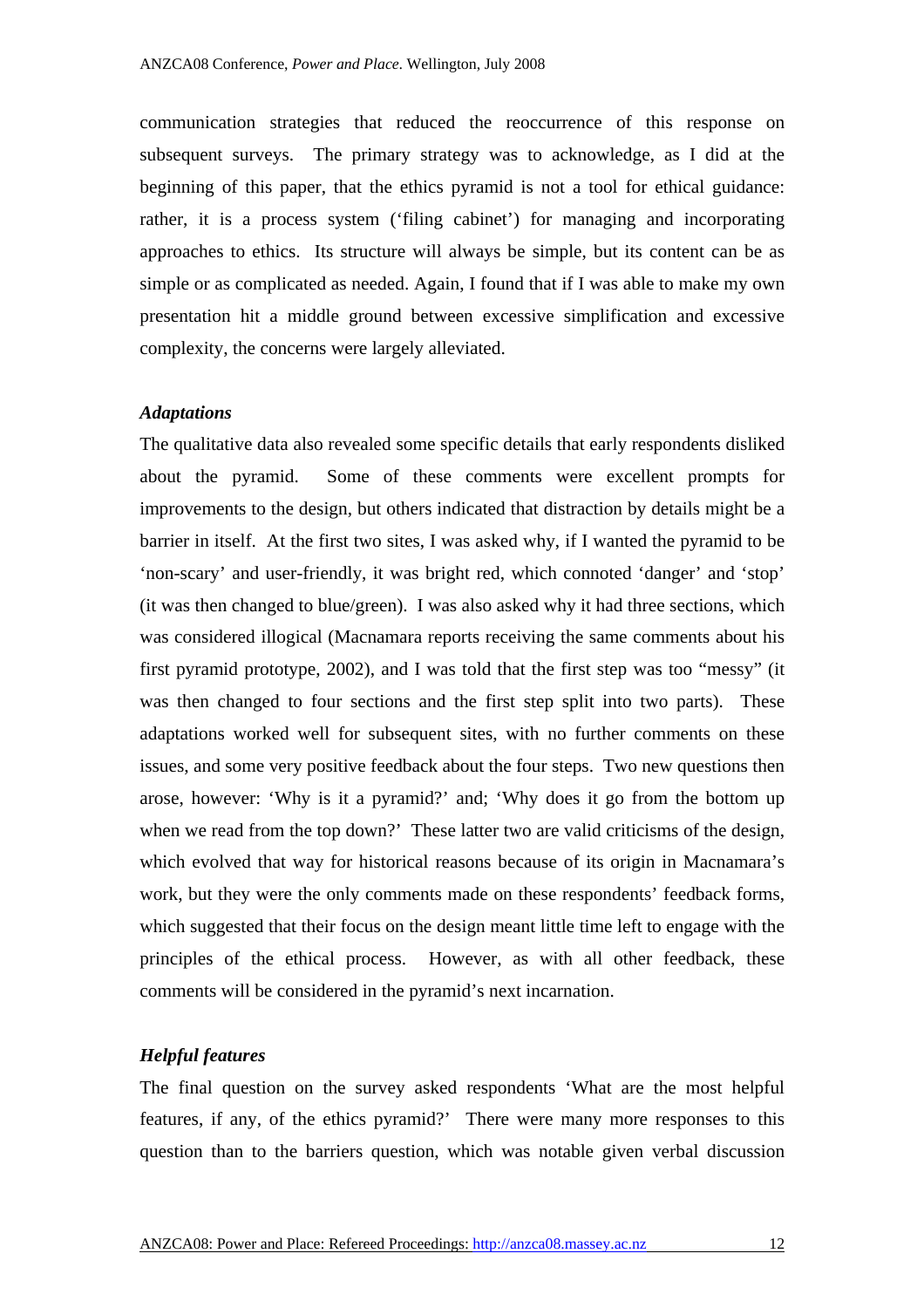tended to centre more around barriers than around helpful features. Some typical comments are given below, in decreasing order of thematic frequency:

- Integrates with existing processes, integrates with campaign
- Putting steps/a process to follow to ethics can help us to see how we can include it in our work
- Ability to market organisation as an ethical communicator, shows value for consultancy and client
- Simple, straightforward (relatively)
- Is a guideline rather than a rule
- Can focus thinking
- Encourages measurement of some intangible yet extremely important aspects of any PR campaign, turns intangible into more practical and tactical tool
- Think differently about our business and actions
- Including ethical thinking while working through the process/plan. ...could help break down barriers; open mind; think more widely and more deeply
- Reminding us that the backbone of any robust campaign is research and understanding your audiences
- Setting objectives of which one or two should be ethically-based
- A framework with questions A good reminder/pathway and way of working. A reminder to ask the right questions
- A useful checklist of what needs to be considered
- Tests 'personal' values versus 'others'.

The familiar four-step structure and its affinity with other systems such as ROPE (Hendrix, 2001) seemed particularly to be part of the appeal of the ethics pyramid, with more comments on that than on any other positive aspect. Although sometimes I also felt despondent about ethics after workplace discussions, these written comments provided at the ends of sessions indicated that there was perhaps more willingness to 'give it a go' than the verbal discussion always revealed.

# *Discussion: Drivers for ethics*

From the thematic analysis of both the survey data and the more informal qualitative data, some patterns occurred that indicated there were some key motivational drivers for implementing a system for ethics compliance that were similar across the six sites.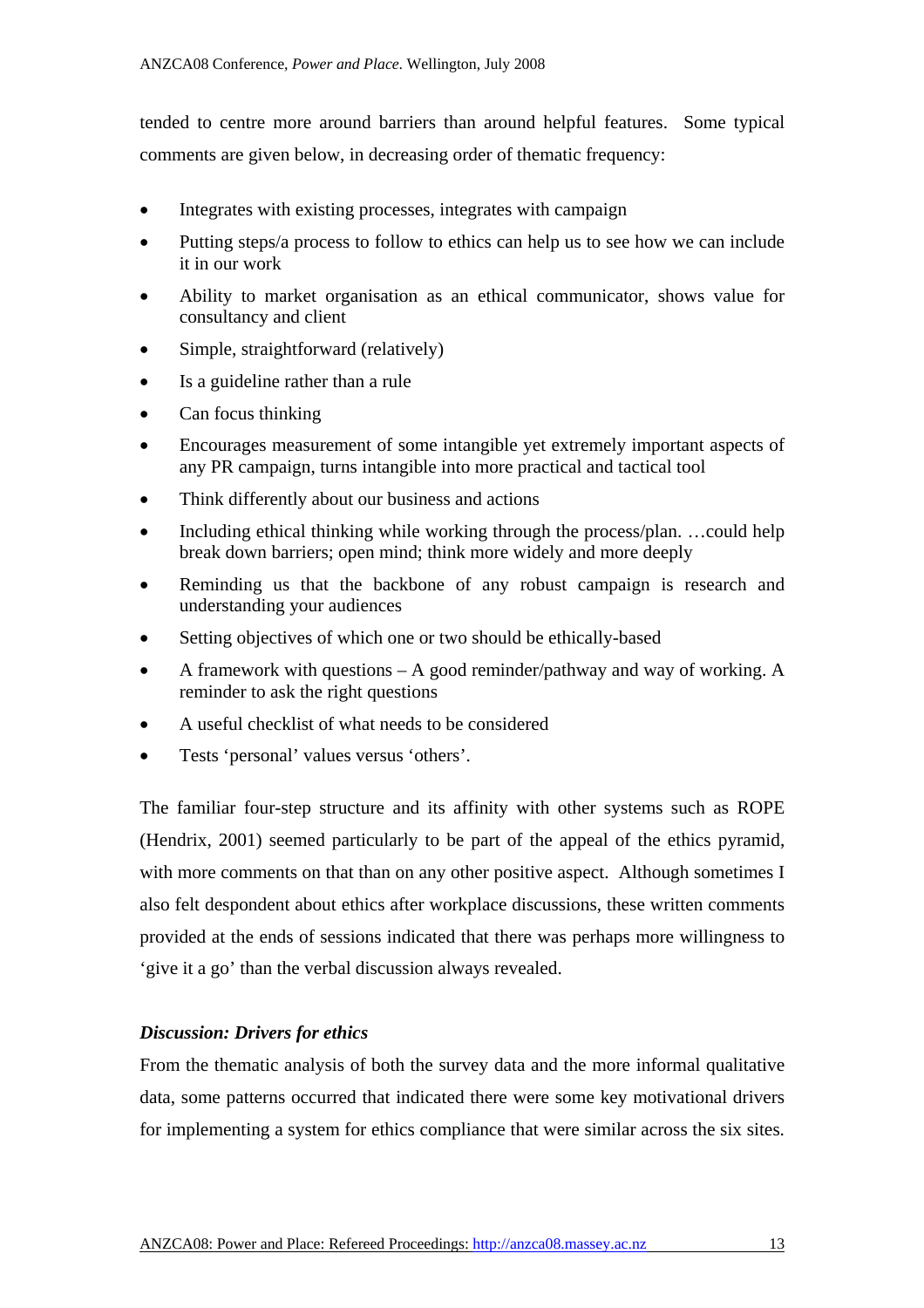Respondents identified these drivers as relevant both for themselves and for their clients.

# *Reputation benefits*

Feedback from the early research sites identified clearly the importance of making links from ethics to reputation management. I was advised that any reputation benefits available to consultancies and clients from attention to ethics should be stated in ways that were unambiguous and to the forefront in my explanations of the pyramid. Without that link, a senior manager suggested, spending time and effort on ethics "sounds like a luxury spend" for everyone involved. If ethics could be seen as one of many "reputation outputs", however, this manager saw more likelihood of buyin from clients and staff. In response, I tried changing the way I presented the pyramid at the next seminar. Instead of starting with an exploration and definition of ethics, I started by talking about reputation and its measurable value to both communication consultancies (or communication divisions) and their clients (or employers). I observed a clear change in responsiveness and body language, which suggested participants were more comfortable and relaxed with this as a starting point. Reputation management was not only familiar territory (as opposed to the 'unknown' of ethics); it was also less contentious territory. Another key bonus was that it pointed to known mechanisms for showing a return on any investment of time and resources that was being asked of participants to both pay more daily attention to ethics, and to participate in the ethics research itself. Having found some mutual ground with participants on the importance of and value to be gained from reputation, it was easier to take them with me as we moved into the less familiar territory of how performance against ethics measurables could form part of that reputation.

# *Personal development as a strategist*

Another driver that helped motivate some of the research participants to spend the time that was being asked of them to consider ethics, was a desire to be in a more 'strategic' role within their organisation. More than one manager commented to the effect that staff often asked to be given "more strategic work" but many were unclear as to what "stepping up" to strategist actually involved. I was advised to demonstrate clearly the links between taking a strategic overview, and thinking about ethics. In response, I tried to work some explanations of strategic thinking and planning into the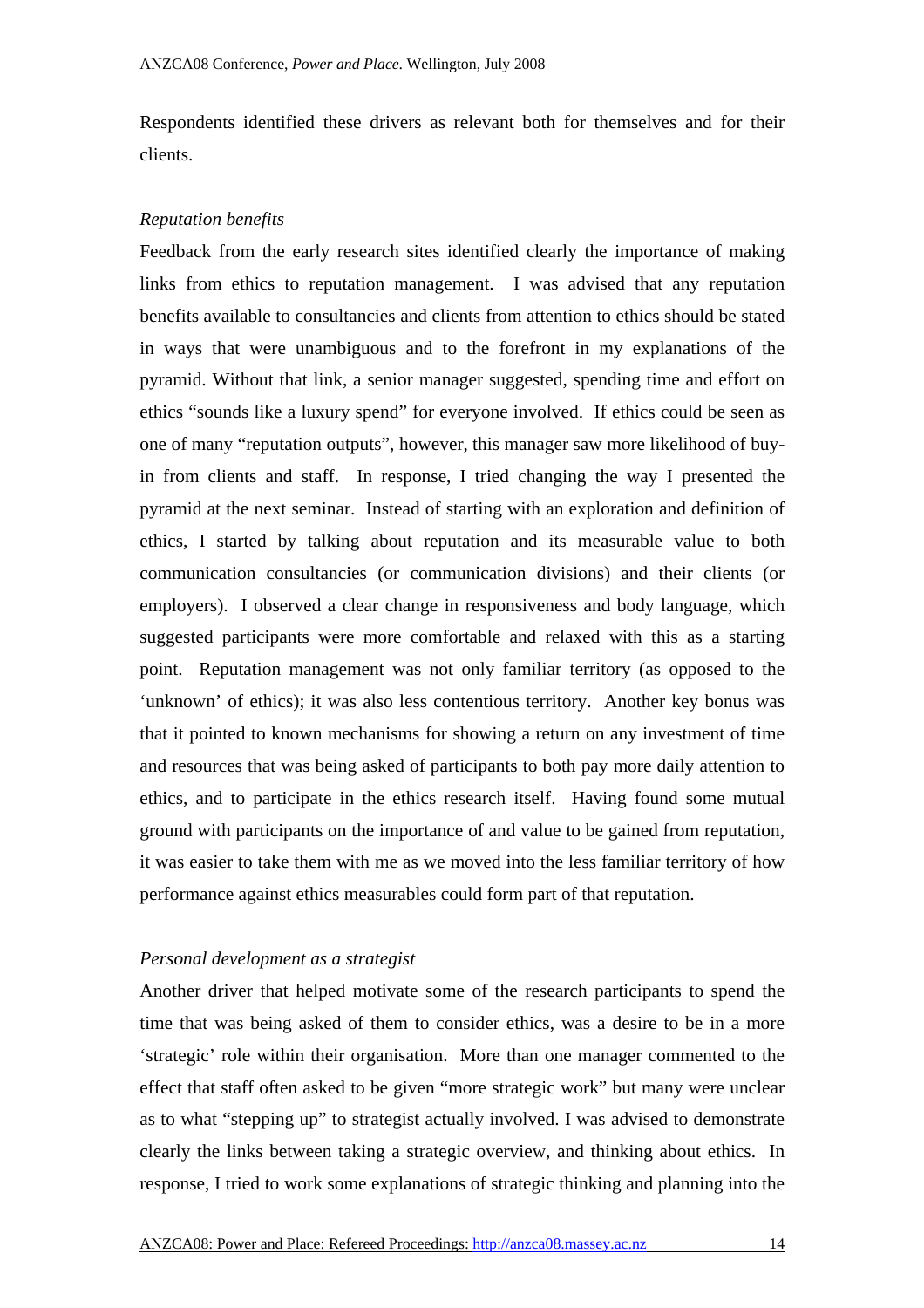initial discussion of reputation management, and position ethics as an important variable that effective strategising will encompass.<sup>4</sup> Again, this provided some mutual ground – participants agreed that it was important for communication practice to be more strategic and relationship-oriented as opposed to offering short-term tactical 'quick fixes', which, in addition to showing some personal career enhancement benefits from a focus on ethics, offered a kind of platform of agreement upon which the idea of ethics compliance could then sit.

### *Professional image benefits*

A third driver that motivated some of the participants was a felt need to counter a negative image for communication (especially public relations) as a profession. Many were frustrated with the depiction of public relations in popular culture and mainstream media and were motivated to try to retain some credibility for their profession. Some saw the pyramid as a possible tool for doing this – others suggested that it too would be painted as 'just another PR stunt' by critics. Again, I found that participants were most likely to indicate that they would use the pyramid again when the discussion could reach a kind of 'middle ground' on this issue, acknowledging that cynicism could not be eliminated but that using an overt ethics measurement tool might nonetheless bring some benefits both for particular consultancies and for communication management or public relations as a profession.

### *Conclusions*

l

The methodology of action research has proved enormously beneficial to developing a more practical and workplace-relevant ethics pyramid. On a topic such as ethics, where there are no simple or singularly 'right' answers, the collaborative methodology is ideally suited to allowing flexibility for individual viewpoints to come together without pressure, to mingle and co-exist, and ultimately to create something useful from the exchange itself. Some helpful drivers have been identified, which might prove valuable to managers in motivating their staff, and to practitioners in motivating their clients, to invest some time and resources in thinking about ethics. These drivers have certainly proven to be effective in recruiting additional

**<sup>4</sup>** Because of my own ethical orientation, which is influenced by a pacifist worldview, I interpreted and presented 'strategy' not in the military sense of a manoeuvre to outflank an opponent but in the sense it is used in much of the reputation management and relationship management literature – that is, meaning a long-term and macro view of an organisation's relationships with all its stakeholders and a proactive approach to maintaining the sustained health of those relationships by listening to feedback and being willing to modify the organisation's behaviour.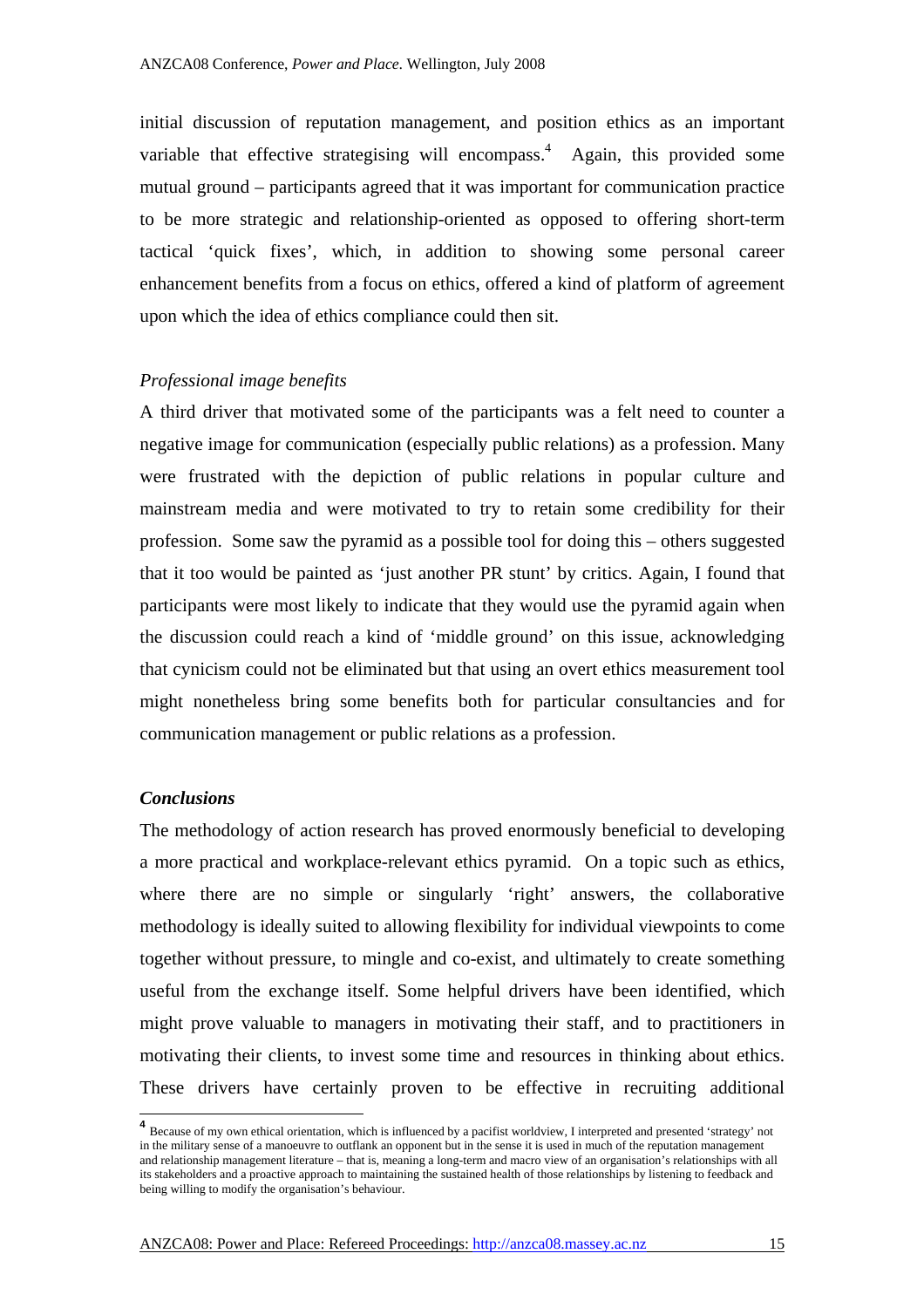participants for the research – consultancies are highly responsive to mention of reputational value in particular, seeing it as relevant for both themselves and their clients.

The tool itself has undergone numerous changes – both cosmetic and in terms of how it is presented and communicated. I suspect what has been changed most by the process, however, is the researcher. I have gone from preaching about ethics to listening to stories about ethics and trying to reflect back to participants a sense of the diversity of their own and others' worldviews. I have gone from trying to 'solve' ethics problems in workplaces to trying to facilitate inquiry as to the nature of the problem. I have gone from thinking there is 'an answer' to public relations ethics to wondering what the question is – but then, this is actually the aim of a praxis intervention, so I probably need to become accustomed to feeling unsettled by the process. The prompting of mindful self-reflection was most certainly the case for this researcher – throughout this work, using the pyramid with different people and responding to their questions, I became increasingly aware of the enormous diversity of understandings of and approaches to ethics in New Zealand workplaces – from Hindu scriptural teachings to game theory  $-$  and was forced to confront the origins and particular cultural orientations of my own existing ethical parameters. I was also prompted to want to understand the differences and similarities between my own and others' ethical orientations better. Feedback suggested many participants felt the same way.

Along the way I have also felt occasionally that I have been privileged to participate in some discussions that hit the 'sweet spot' – what Aristotle (1985) might call the golden mean – in which a balance is achieved between too much fear of ethics' complexity and too little respect for its diversity, between seeing ethics as too hard to begin tackling or too easy to need concentrated vigilance and proactive attention, between seeing it as someone else's problem or too overwhelming a responsibility for individuals, and between sanguinity and pessimism. Those are the moments that seem to make it worthwhile for all involved, not just for the researcher. At the very least, I am told I have "stimulated some very interesting internal discussion" that continues after I am gone, and that alone is enough to justify moving ahead to the next six sites.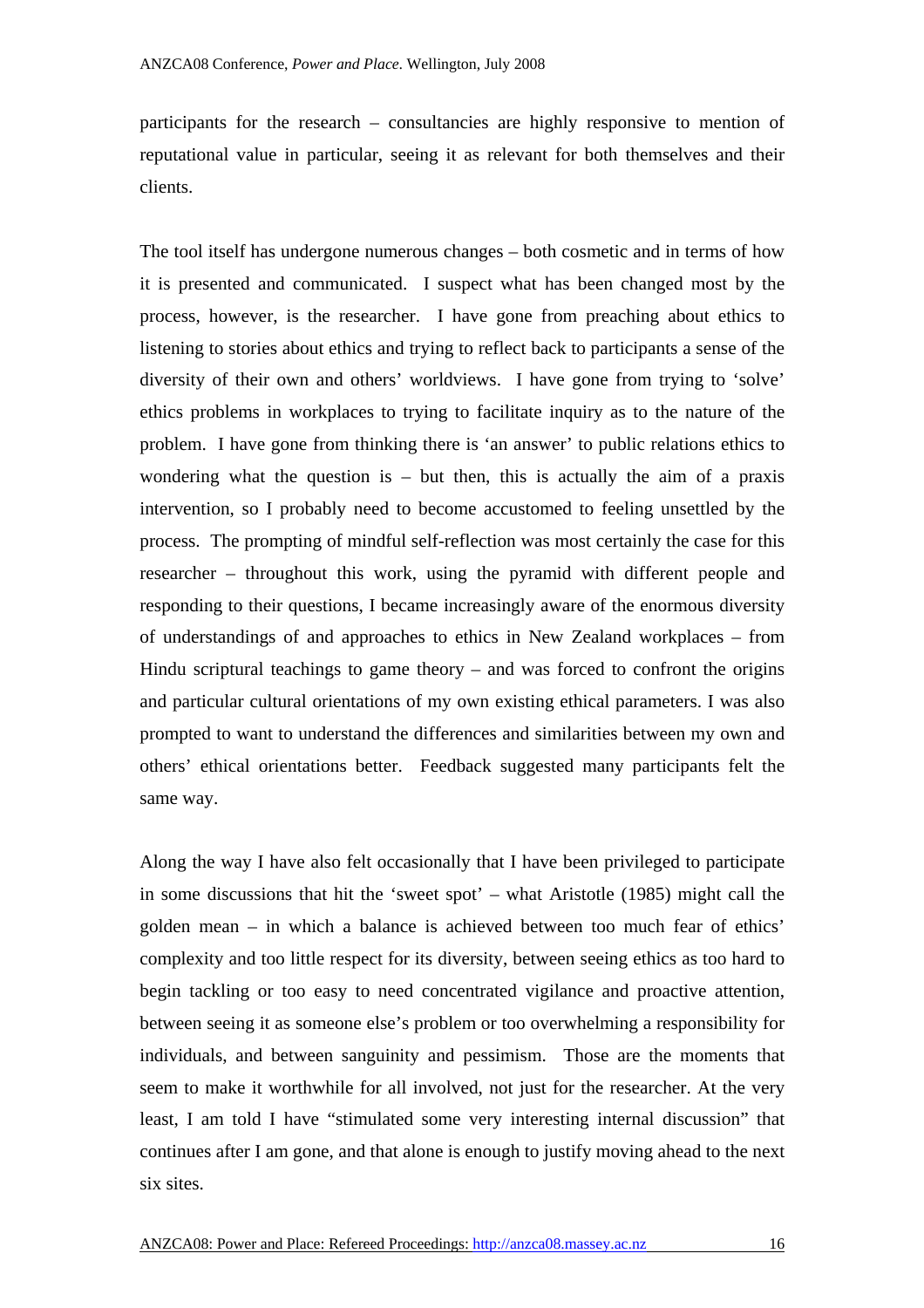# *References*

Adler, N. B., Shani, A. B., & Styhre, A. (Eds.) (2004). *Collaborative research in organizations: Foundations for learning, change, and theoretical development.* Thousand Oaks: Sage.

Aristotle. (1985). *Nicomachean Ethics*. Trans. Terence Irwin. Indianapolis: Hackett.

- Botan, C. (1993). A human nature approach to image and ethics in international public relations. *Journal of Public Relations Research*, *5*(2), 71-81.
- Bourdieu, P. (1993). The field of cultural production or the economic world reversed. In R. Johnson (Ed.) *The field of cultural production: Essays on art and literature* (pp. 29-73). Cambridge: Polity Press.
- Boynton, L. (2003). The gray areas of ethical decision-making: The emergence of an ethical action continuum among public relations practitioners. Submitted to the Public Relations Division for the AEJMC Conference, August, 2003. Retrieved February 2, 2005, from http://list.msu.edu/cgi $bin/wa?A2=ind0309d&L=aeimc&F=\&S=\&P=17191$
- Freitag, A. R. (1998, Spring) PR planning primer: Bite-sized morsels make it simple. *Public Relations Quarterly,* 14-17.
- Giddens, A. (1984). *The constitution of society.* Cambridge: Polity
- Greenwood, D. J., & Levin, M. (2005). Reform of the social sciences and of the universities through action research. In N. K. Denzin & Y. S. Lincoln (Eds.) *The Sage handbook of qualitative research (3rd ed.)* (pp. 43-64). Thousand Oaks: Sage.
- Grunig, J. (2006). Furnishing the edifice: Ongoing research on public relations as a strategic management function. *Journal of Public Relations Research 18*(2), 151-176
- Hendrix, J.A. (2001). *Public relations cases*. 5th ed. Stamford: Wadsworth.
- Mackey, S. (2006). Misuse of the term 'stakeholder' in public relations. *PRism 4*(1). Retrieved January 16, 2008, from: http://praxis.massey.ac.nz/fileadmin/Praxis/Files/Journal\_Files/2006\_general/ Mackey.pdf
- Macnamara, J. (2002). PR metrics: Research for planning and evaluation of PR and corporate communication. Chippendale, NSW: MASS Communication Group. Retrieved August 31, 2004, from: http://www.masscom.com.au/Downloads/PR%20Metrics%20(A4).pdf
- Madhu, P. (2005). Towards a praxis model of social work: A reflexive account of 'praxis intervention' with the Adivasis of Attappady. PhD Thesis, School of Interdisciplinary Social Sciences, Mahatma Gandhi University. Mimeo, Kottayam: Mahatma Gandhi University.